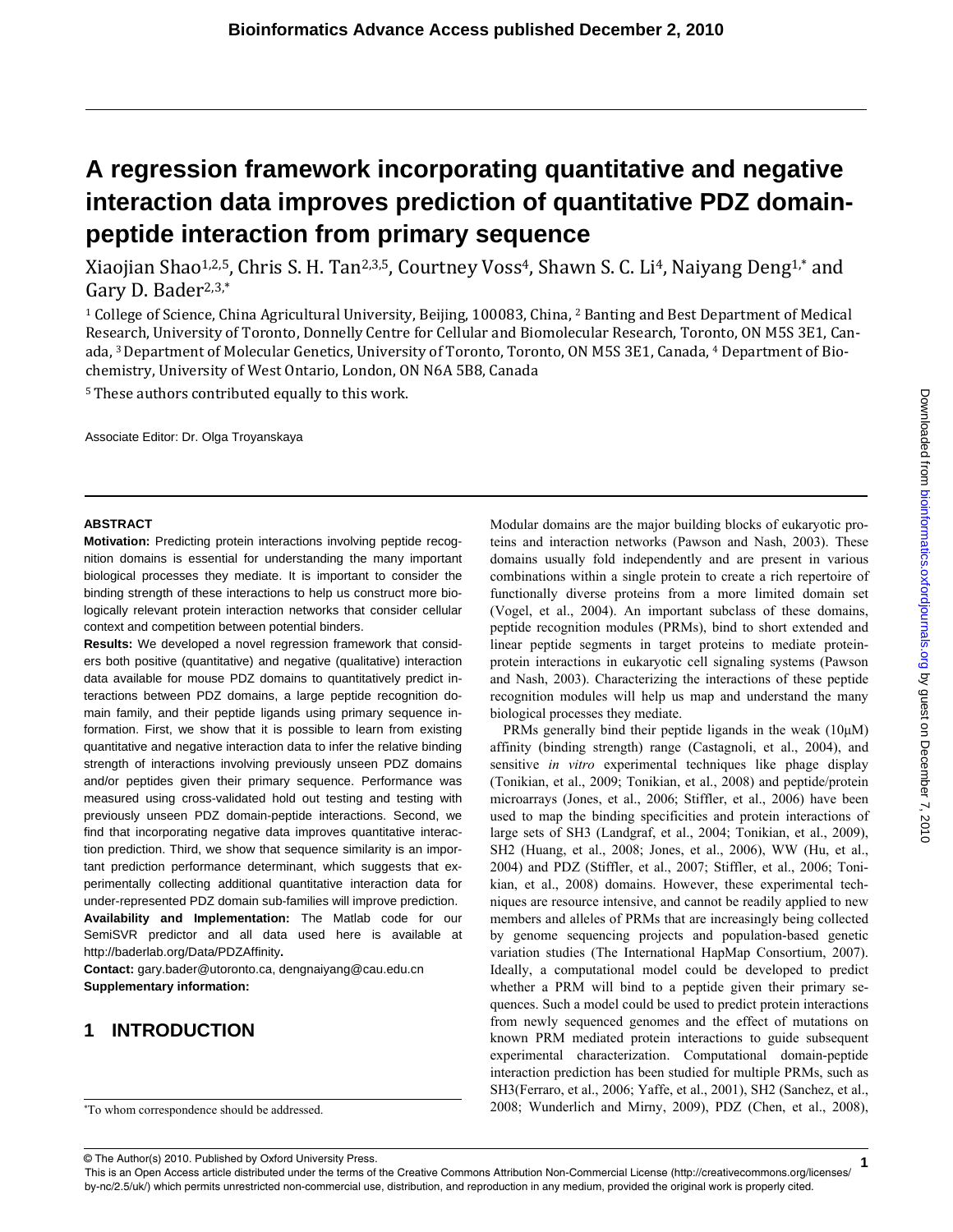WW (Schleinkofer, et al., 2004) and MHC domains (Jacob and Vert, 2008; Nielsen, et al., 2008; Zhang, et al., 2009) (which are a special case of peptide binding domains that do not mediate protein-protein interactions). These approaches, except for some MHC studies and the pioneering work of (Chen, et al., 2008), predict binding qualitatively  $-$  i.e. whether or not a domain-peptide pair will bind.

To gain a better understanding of *in vivo* protein interaction networks, we also need to know the strength of domain-peptide binding, not just whether they bind or not. This information can help us understand the competition among multiple potential interactors for the same protein in the cell. Binding strength is also an important factor in the fine-tuning of many regulatory processes, such as the affinity-driven sequential phosphorylation of residues on the FGF receptor (Lew, et al., 2009), the affinity-driven sequential activation of genes targeted by a common transcription factor (Chechik, et al., 2008), and the fine-tuning of the HOG pathway in response to osmolarity stress (Zarrinpar, et al., 2003). Whereas large sets of quantitative data have permitted quantitative prediction of MHC-peptide interactions for MHC domains through datadriven machine learning approaches (Nielsen, et al., 2008; Zhang, et al., 2009), sufficient quantitative interaction data has only recently become available to enable similar computational approaches for modular interaction domains involved in cellular signaling (Stiffler, et al., 2007).

The first PRM with large-scale affinity data available is the PDZ domain (Stiffler, et al., 2007). PDZ-containing proteins are important in ion channel and receptor regulation, cell polarity, neural development, and often act as scaffolds to organize the assembly of protein complexes in cell signaling pathways in normal and disease situations (Cushing, et al., 2008; Nourry, et al., 2003). Here, we develop a computational method, trained on the set of interaction data measured in (Stiffler, et al., 2007), to quantitatively predict PDZ domain-peptide interactions involving previously unseen PDZ domains and/or peptides from their primary sequences.

Interaction data generated in (Stiffler, et al., 2007) consists of a positive dataset of PDZ domain-peptide interactions with binding affinity measurements and a negative dataset (non-interacting PDZ domain-peptide pairs, with no binding affinity measurements). Intuitively, the negative interaction data provides qualitative information on the contribution of amino acids to binding affinity that could improve quantitative prediction. Popularly used Position Weight Matrix (PWM) and conventional regression methods like Support Vector Regression (SVR), however, cannot incorporate qualitative negative data. Here, we devised a novel extension of SVR, termed SemiSVR that considers both quantitative positive and qualitative negative interaction data. We show that SemiSVR, being able to incorporate negative data, is better than SVR and PWM in identifying the stronger interactor among previously unseen peptides. Next, through a feature-encoding framework that considers both the primary sequence of PDZ domains and peptides, we applied SemiSVR to predict relative binding strength of PDZ domain-peptide interactions involving previously unseen PDZ domains. We find that SemiSVR's performance is superior to a previously published method on the same dataset (Chen, et al.,



Fig. 1. **Overview of the Quantitative Prediction Method.** (A) Positive and negative PDZ domain-peptide pairs were previously determined by a combination of protein microarray and fluorescence polarization experiments. PDZ domain and peptide features calculated from primary sequence information were used to construct a quantitative binding predictor using our novel semi-quantitative support vector regression (SemiSVR) method, where negative data is used to help regression learning. (B) Conceptual illustration of how SemiSVR works. Sample data for illustration purposes were generated using the function:  $y = x$  (black solid line) with normally distributed noise. Quantitative data (positive) are shown as open black circles while the qualitative data (negative) are shown as filled red circles. The SemiSVR method (red dashed dot line), which considers the quantitative data and qualitative data, better learns the function  $(y = x)$  used to generate the input data compared to the SVR method (blue dashed line), which only considers the quantitative data (open circles). In this way, incorporating qualitative negative data using SemiSVR improves quantitative prediction.

2008) and the naïve usage of PWM from sequence-similar PDZ domains.

## **2 MATERIALS AND METHODS**

#### **2.1 Data**

Our training data is that published in (Chen, et al., 2008), which is a cleaned subset of interactions with measured affinities originally reported by (Stiffler, et al., 2007), containing interactions between 82 mouse PDZ domains and 217 mouse genome derived (genomic) peptides. Briefly, interactions were assessed using a peptide microarray followed by confirmation of positives and measurement of binding affinities by fluorescence polarization (FP), a high quality affinity measurement method (Stiffler, et al., 2007). This resulted in 560 PDZ domain-peptide interactions, involving 82 mouse PDZ domains and 93 peptides, and 1167 negative interactions, involving 82 mouse PDZ domains and 138 peptides, which were confirmed by FP. The 560 positive interactions have measured affinities (each measured as a dissociation constant, KD) of less than 100μM (high KD indicates weak interaction and low KD indicates strong interaction, see Fig. S1 for distribution of the KDs) while the affinities of the non-binding pairs are identified to be greater than the threshold (100μM) but KD values are not measured. We call the mixture of both quantitative (positive interactions) and qualitative (negative interactions) 'semi-quantitative' data. The number of binding peptides per PDZ domain varies widely. Among the 82 domains, 23 have at least 10 binding peptides, which we use for training (Table S1).

## **2.2 Predictor**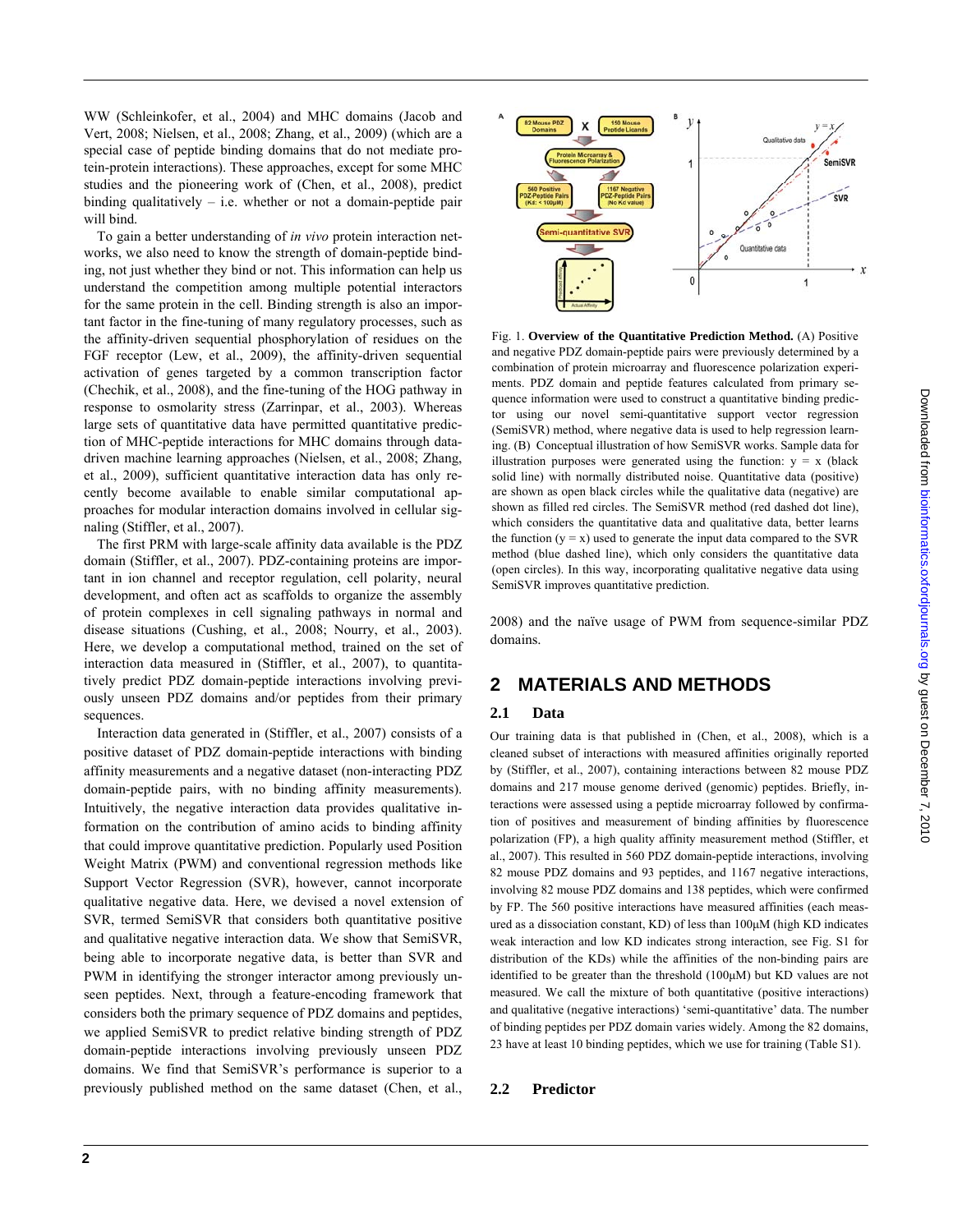We wish to predict quantitative PDZ domain-peptide interactions based on known interactions and affinity data. To do this, we developed a new method called Semi-quantitative SVR (SemiSVR), a novel extension of support vector regression (SVR), to learn how to predict the binding affinity of PDZ domain-peptide interactions from both quantitative binding (positive) data and qualitative non-binding (negative) data (Fig. 1). SVR is an established machine learning method for nonlinear regression (Smola and Scholkopf, 2004). We extended this method to take advantage of negative information we have available, which is not considered by other regression-based methods. In nonlinear regression, the regression function (*f*) is approximated by a kernel function  $K(x, y)$  as follows:

$$
f(x) = \sum_{i=1}^{m} \alpha_i K(x, x_i) + b \tag{1}
$$

where  $x_i$  is the known training data, and  $\alpha = (\alpha_1, \alpha_2, \dots, \alpha_m)^T$  (*T* = transpose,  $m =$  training data set size) is the Lagrange multiplier and *b* is the bias threshold. The SemiSVR aims to determine the unknown multiplier α and the bias *b* based on the training data. Given the training data set  $S = \{(x_i, y_i) : x_i \in R^n, y_i \in R\}_{i=1}^m \cup \{z_j : z_j \in R^n\}_{j=1}^k$ , where  $x_i, z_j$  are the input features for the positive and negative PDZ domain-peptide pairs, respectively,  $y_i$  is the affinity for positive quantitative data  $x_i$ , and the regression value for the training data  $z_i$  is greater than a threshold  $(i.e., \hat{v} = 100 \mu M).$ 

For the positive quantitative data  $x_i$ , we wish to minimize the  $\varepsilon$ insensitive loss function based error criterion that leads to  $| f(x_i) - y_i | \le \varepsilon$ , that is the regression values  $f(x_i)$  on the training data  $x_i$  should have less error than  $\varepsilon$ ,  $i=1,2,...,m$ . For the negative qualitative data  $z_i$ , we wish to make the regression value  $f(z_j)$  on these data satisfy the prior knowledge (i.e., the regression value  $f(z_j)$  is greater than the threshold  $\hat{y} = 100 \mu M$ ):  $| f(z_i) - \overline{y}_i | \le \varepsilon$ , and  $\overline{y}_i \ge \hat{y}_i$ , *j*=1,2,...,*k*.

The above constraints assume that the final regression function  $f(x)$ can approximate all the data (S) with *ε* precision. Sometimes, however, we want to allow for some errors. As with standard SVR, a slack variable ξ and  $\bar{\xi}$  can be introduced to cope with otherwise unsatisfiable constraints. Considering all of this and similar to previous work on knowledge-based nonlinear kernel approximation (Mangasarian and Wild, 2007), the linear programming form of Semi-quantitative SVR is given as:

$$
\min_{\alpha, b, \overline{Y}, \xi, \overline{\xi}} \|\alpha\|_{1} + C_{1} \sum_{i=1}^{m} \xi_{i} + C_{2} \sum_{j=1}^{k} \overline{\xi}_{j}
$$
(2)

$$
s.t. \qquad \sum_{i=1}^{m} \alpha_i K(x_i, x_i) + b - y_i - \xi_i \le \varepsilon, \tag{3}
$$

$$
y_i - \sum_{i=1}^m \alpha_i K(x_i, x_i) - b - \zeta_i \le \varepsilon,
$$
\n<sup>(4)</sup>

$$
\sum_{i=1}^{m} \alpha_i K(x_i, z_j) + b - \overline{y}_j - \overline{\xi}_j \le \varepsilon, \tag{5}
$$

$$
\overline{y}_j - \sum_{i=1}^m \alpha_i K(x_i, z_j) - b - \overline{\xi}_j \le \varepsilon,\tag{6}
$$

$$
\bar{y}_j \ge \bar{y},\tag{7}
$$

$$
\xi_i \ge 0, \overline{\xi_j} \ge 0, \quad i = 1, 2, L, m; j = 1, 2, L, k,
$$
\n(8)

where *ε* is a user defined constant which contributes to the *ε*-insensitive loss function which measures the error of the regression on the training data, and is defined as  $|\xi|_{\varepsilon} = 0$ , if  $|\xi| < \varepsilon$ , and equal to  $|\xi| - \varepsilon$ , otherwise.  $C_1$ ,  $C_2$  > 0 are the penalty parameters determining the trade off between the regularization term (in order to avoid over-fitting) and the empirical error (according to *ε*-insensitive loss function). Here, we drive the error down by minimizing the 1-norm of the errors and together with the 1-norm of  $\alpha$  for complexity reduction or stabilization. Previous work shows the alternative

1-norm for 2-norm regularization achieves equivalent performance (see (Mangasarian, et al., 2004; Mangasarian and Wild, 2007)). Constraints (3- 4) ensure the positive pairs lie in *ε*-precision with some allowed errors while constraints (5-7) ensure the negative pairs satisfy the prior knowledge within some allowed errors. In practice, all affinities are scaled to the range [-1,1] after taking log10, which makes the data easier to work with. We select parameters  $C_1$ ,  $C_2$ ,  $\varepsilon$  and the kernel parameters ( $\sigma$  or  $p$ ) using grid search (Chang and Lin, 2001).

The input of the semi-quantitative SVR model is the encoded representation of the PDZ domain-peptide pair (see below) and the corresponding binding affinity while the output is the predicted affinity score for each pair (Higher scores mean weaker interaction while lower scores mean stronger interaction, similar to the scale of biochemical KDs). All software was developed in Matlab 2008 and source code is available on the website (http://baderlab.org/Data/PDZAffinity).

 As a benchmark, we also developed a Nearest Neighbor SemiSVR for each test PDZ domain, that was trained on the closest PDZ domain with both its binding and nonbinding peptides. We only trained a predictor if the closest PDZ domain has >=10 binding peptides (changing this threshold to nearby values does not affect our conclusions).

Generally, there are two strategies to build predictive models for peptide recognition domain mediated interactions. A single-domain model is trained only on the interactions of an individual PDZ domain (one domain and its binding peptides) while a multi-domain model uses interaction data from multiple PDZ domains.

We tested our models using leave-one-PDZ-domain-out cross-validation, as domain sequence is important for performance. For the single-domain model, we trained on one single PDZ domain associated with all the interaction data, and tested for the held-out PDZ domain. For the multi-domain model, at each run, we trained the SemiSVR model on interaction data involving all PDZ domains but one, and then predicted the relative binding strength of all peptides interacting with the held-out PDZ domain.

#### **2.3 Feature Encoding**

We represented a PDZ domain-peptide as a vector of descriptors including sparse vectors of either the full domain (118AA) or different definitions of the domain binding site (16 or 10AA) and the peptide ligand (10AA) and links between domain and peptide positions. Specifically, a PDZ domain =  $(P_1, P_2,..., P_n)$  and a peptide = (pep<sub>1</sub>, pep<sub>2</sub>, ..., pep<sub>k</sub>), where  $P_i$  and pep<sub>*j*</sub> represent amino acids at a given position ( $i<sup>th</sup>$  on the PDZ domain or  $j<sup>th</sup>$  on the peptide) - in our case, *n*=118 and *k*=10. A PDZ domain-peptide pair is encoded as a tensor (outer) product between descriptor PDZ and peptide: PDZ\*peptide =  $(P_I \text{pep}_I, P_I \text{pep}_2, ..., P_I \text{pep}_k, P_I \text{pep}_I, ..., P_n \text{pep}_k)$ . Since the inner product between two tensor product vectors (each one encoding one domain-peptide pair) can be rewritten as a product of two inner products (Jacob and Vert, 2008), we compute the inner product between vectors of any two PDZ domains or vectors of any two peptides. Furthermore, kernels on sequences can replace the inner product between the vectors of any two domains or any two peptides (the kernel trick), such as  $K(PDZ_1^*$  peptide<sub>1</sub>,  $PDZ_2^*$ peptide<sub>2</sub>) =  $K(PDZ_1, PDZ_2) \times K(p$ eptide<sub>1</sub>, peptide<sub>2</sub>). Thus, when sequences are used as the input for the kernels, one can rewrite the polynomial kernel as follows:  $K_{poly}(x, y) = (K_{baseline}(x, y) + 1)^p$ , where  $K_{baseline}$  is simply the number of letters the input sequences (domain sequences or peptide sequences, respectively) have in common at the same positions. In practice, all kernels were normalized to 1 on the diagonal by  $K_{normalize}(x, y)$  =  $K_{poly}(x, y) / \sqrt{K_{poly}(x, x) \times K_{poly}(y, y)}$  to make computation easier.

To encode the PDZ domain, we used the same alignment as published by Chen et al. (Chen, et al., 2008) since we want to compare our method to Chen's method using the same encoding (e.g. the same 16 binding sites).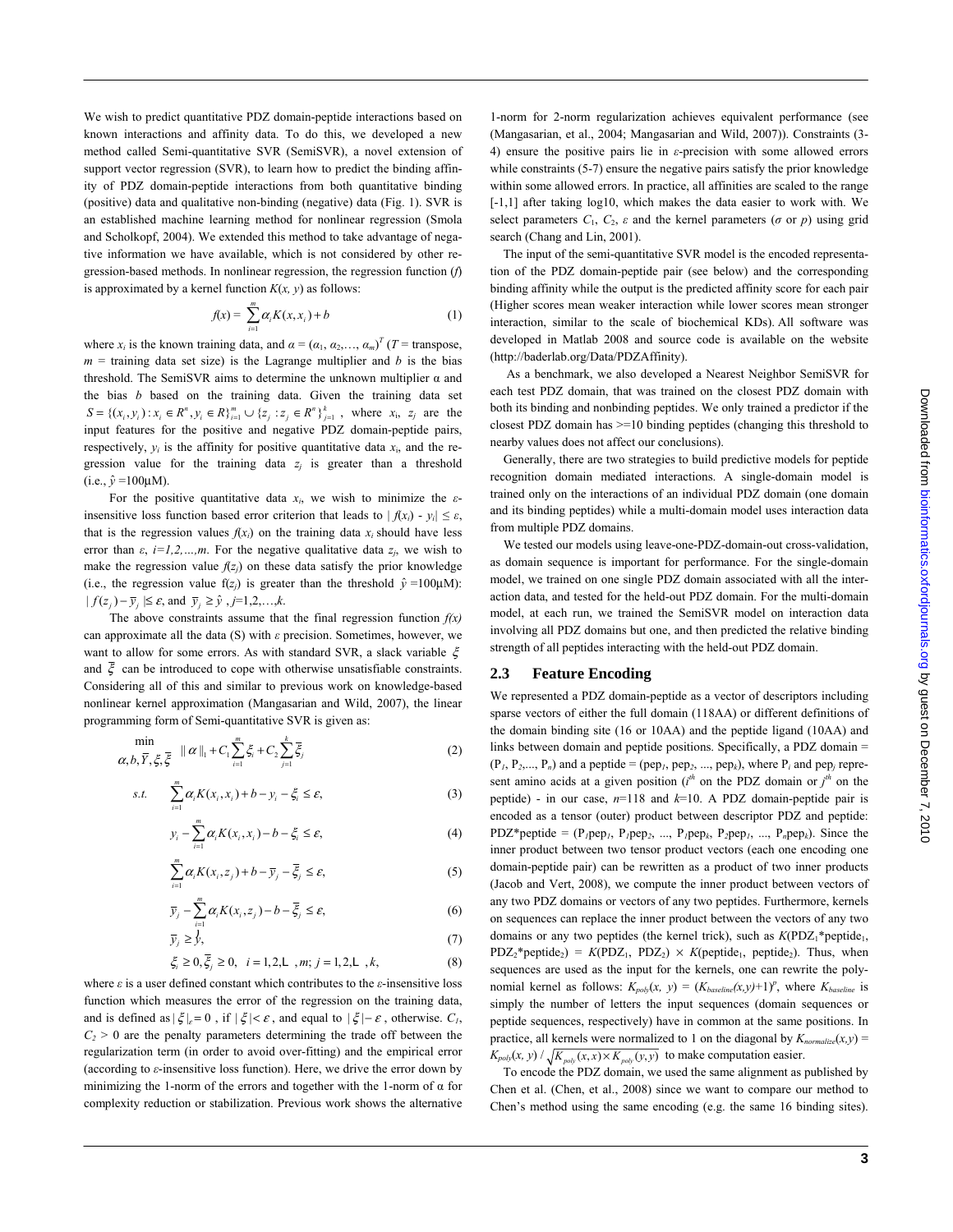**Table 1. Performance Comparison of Single Domain SemiSVR, SVR and PWM on 23 PDZ Domains in Leave Two Domain-peptide Interactions Out Cross-validation Testing.** Numbers indicate the average percentage of correct predictions.

| PDZ domain          | SemiSVR | SVR  | PWM  |
|---------------------|---------|------|------|
| CHAPSYN-110 2/3     | 0.75    | 0.57 | 0.71 |
| CHAPSYN-110 3/3     | 0.86    | 0.60 | 0.79 |
| GM1582 2/3          | 0.74    | 0.64 | 0.68 |
| HTRA3 1/1           | 0.73    | 0.66 | 0.70 |
| LIN7C 1/1           | 0.89    | 0.59 | 0.76 |
| MAGI-2 2/6          | 0.85    | 0.55 | 0.73 |
| MAGI-2 6/6          | 0.71    | 0.67 | 0.69 |
| MAGI-3 1/5          | 0.71    | 0.49 | 0.64 |
| <b>MALS2</b> 1/1    | 0.55    | 0.40 | 0.60 |
| OMP25 1/1           | 0.77    | 0.63 | 0.65 |
| PDZK3_1/1           | 0.78    | 0.64 | 0.70 |
| PDZ-RGS3 1/1        | 0.82    | 0.80 | 0.68 |
| PSD95 2/3           | 0.69    | 0.37 | 0.65 |
| PSD95 3/3           | 0.82    | 0.70 | 0.80 |
| PTP-BL 2/5          | 0.83    | 0.60 | 0.77 |
| SAP102 2/3          | 0.81    | 0.63 | 0.66 |
| SAP97 1/3           | 0.74    | 0.57 | 0.69 |
| SAP97 2/3           | 0.74    | 0.50 | 0.71 |
| <b>SCRB1 3/4</b>    | 0.84    | 0.59 | 0.75 |
| <b>SHANK1 1/1</b>   | 0.91    | 0.88 | 0.81 |
| <b>SHANK3 1/1</b>   | 0.88    | 0.82 | 0.80 |
| G1-SYNTROPHIN 1/1   | 0.87    | 0.58 | 0.79 |
| $ZO-1$ 1/3          | 0.75    | 0.51 | 0.75 |
| Average Performance | 0.79    | 0.61 | 0.72 |

This alignment represents the conserved part of the domain containing all conserved secondary structure elements and the canonical binding site. See supplementary notes for details and Fig. S2 for the pairwise identity distribution of all pairs of 82 PDZ domain sequences based on this alignment. For the peptide, we use the entire length of 10 amino acids in all experiments.

There are many different feature encodings and kernels that could be used for our prediction task. We tried encoding PDZ domains using Profeat features (Li, et al., 2006), which includes amino acid physicochemical properties, sequence pattern frequency and correlations; conventional sparse encoding where each position is represented as a vector of length 20 (one element for every amino acid type) has a one in the element corresponding to the amino acid at that position and the rest of the 19 elements are set to zeros, and then all vectors are concatenated; encoding peptides using 5 factors (William R. Atchley, 2005) and 11 factors (Liu, et al., 2006), which are also based on amino acid physicochemical properties. We encoded the peptide using all above encodings, except for Profeat, for which the peptide sequence is too short. However, none of these encodings (Gaussian kernel) resulted in better performance than using the above described sequence-based encoding with a polynomial kernel (Table S2).

# **3 RESULTS**

Our goal is to predict binding strength of a previously unseen PDZ domain-peptide pair based on the primary sequence of the domain and peptide and quantitative interaction data. To address this, we applied regression analysis to published PDZ domain-peptide binding affinity data obtained using a combination of protein microarray and fluorescence polarization experiments (Chen, et al., 2008; Stiffler, et al., 2007).

**Table 2. Performance Comparison of SemiSVR and SVR on 23 PDZ Domains with Associated Peptides for** *Multi-domain* **Model Testing.** Performance comparison based on leave-one-PDZ-domain out cross validation. A pairwise polynomial kernel  $(p=2)$  using the whole PDZ (118AA) and whole peptide (10AA) as feature input was used for both predictors. Bold numbers indicate the best performance.

| Performance Measure | <b>SemiSVR</b> | SVR   |
|---------------------|----------------|-------|
| Spearman            | 0.605          | 0.501 |
| Pearson             | 0.653          | 0.574 |

## **3.1 Incorporating Negative Data for Quantitative Interaction Prediction**

*3.1.1 Single domain models.* Often, peptides that bind a PDZ domain will be modeled using a PWM, one per domain. The PWM method has been shown to capture binding energy (Stormo, 2000) and is often used for predicting PRM domain-peptide interactions (Tong AH, 2002; Tonikian, et al., 2008). As a basic test of the modeling capability of the SemiSVR method and to compare it to the established PWM method, which was trained on quantitative data only, we trained it using positive quantitative and negative peptide data of an individual PDZ domain. We then tested the ability of each method to distinguish the stronger binding peptide among a pair of peptides randomly held out from the training peptide set (run for all possible peptide pairs, either two binders or a binder and a non-binder) and generated a percentage success rate for each of the 23 PDZ domains that bound at least 10 peptides. We found that the SemiSVR method performs better than the PWM method at the same task for the vast majority of PDZ domains (21/23, average performance of 0.79 vs. 0.72, Table 1). We had similar results when comparing to SVR (Table 1). Hence, incorporating negative data in regression analysis through SemiSVR improves quantitative prediction of interacting peptides and even a simple application of the SemiSVR method given a set of peptides per domain is useful.

*3.1.2 Multi-domain model.* We next trained the SemiSVR on interaction data of multiple PDZ domains to predict quantitative domain-peptide interactions involving previously unseen PDZ domains. We tested this using leave-one-PDZ-domain-out crossvalidation, where we trained the SemiSVR model on interaction data involving all PDZ domains but one, and then predicted the relative binding strength of all peptides interacting with the heldout PDZ domain. To measure performance, we correlated the SemiSVR score with actual binding affinities using Pearson and Spearman's correlation coefficients. Since too few data points lead to inconclusive correlation results, we assessed the performance only for the 23 PDZ domains that bound to 10 or more peptides.

To enable the SemiSVR to learn from interaction data of multiple PDZ domains, the primary sequence of each PDZ domain and peptide in our training set was encoded as a feature vector (as compared to single domain testing where only peptides were encoded). We evaluated various ways of encoding these features (see Materials and Methods and Table S2). For every PDZ domainpeptide interaction, we combined the feature vectors with the interaction binding affinity for regression analysis. We used a pairwise encoding with a polynomial kernel, which captures all pairs of amino acids between all domain and peptide positions, as this pre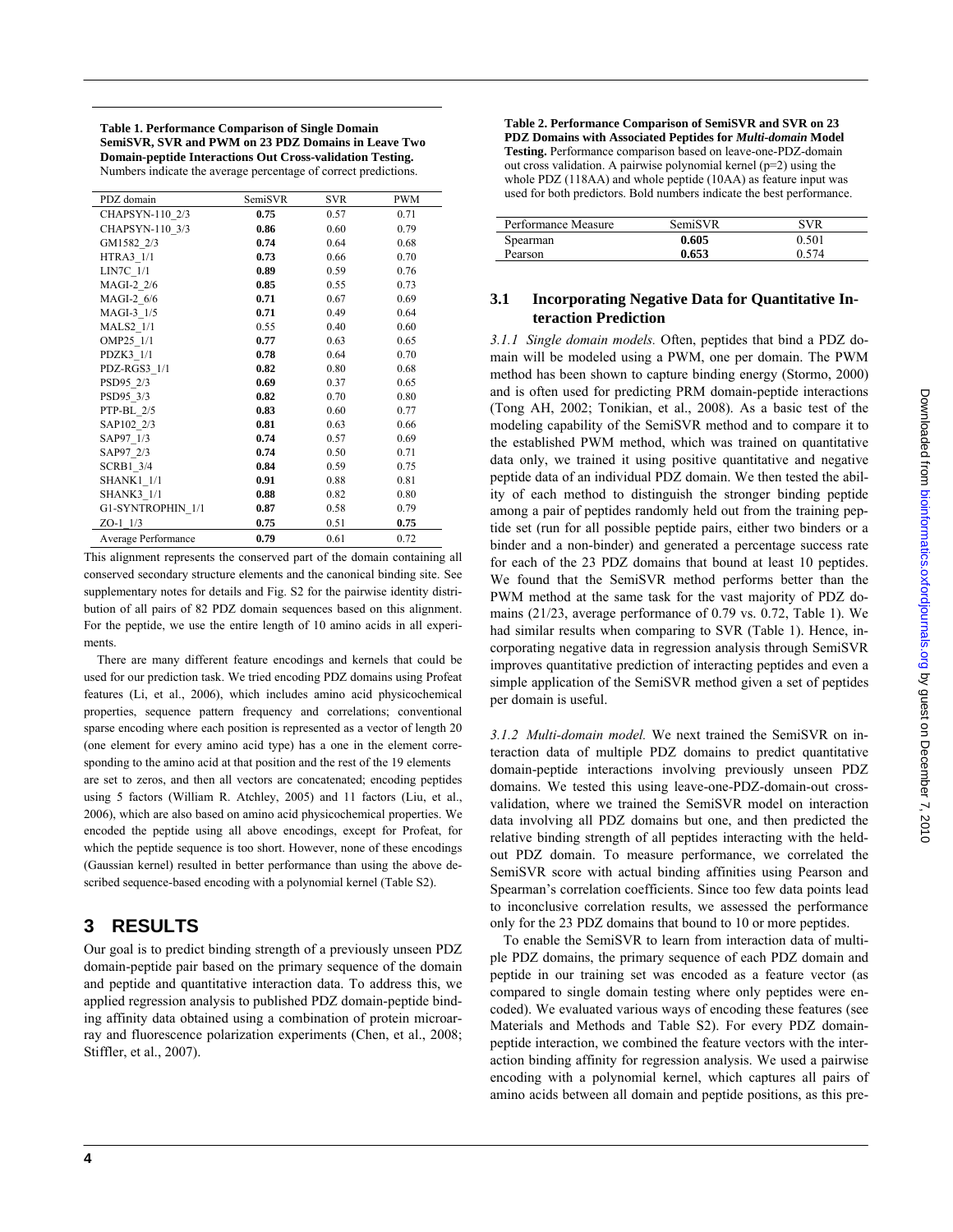**Table 3. Performance Comparison of Different Prediction Algo-**

**rithms.** Performance comparison based on leave-one-PDZ-domain out cross validation. Performance, measured by Spearman and Pearson correlation coefficients for each domain are shown. The performance of SemiSVR with whole PDZ sequence (118AAs) and SemiSVR with 38 contacting residue position pairs and Chen's Backfitting method are listed in columns two to four. For the SemiSVR using 38 contacting residue position pairs as feature input, the linear kernel was used. The Chen method was run using the published implementation. All methods used all 10AA positions of the peptide. Bold numbers indicate the best performance for a given domain.

| Performance measure | <b>Spearman correlation/Pearson correlation</b> |                |               |  |
|---------------------|-------------------------------------------------|----------------|---------------|--|
| PDZ domain          | SemiSVR<br>SemiSVR<br>WholePDZ-                 |                | Chen          |  |
|                     | 118AA                                           | 38pairs        |               |  |
| CHAPSYN-110 2/3     | 0.94/0.94                                       | 0.95/0.93      | 0.80/0.79     |  |
| CHAPSYN-110 3/3     | 0.89/0.88                                       | 0.60/0.57      | 0.59/0.50     |  |
| GM1582 2/3          | 0.65/0.58                                       | 0.41/0.35      | 0.36/0.19     |  |
| <b>HTRA3 1/1</b>    | 0.53/0.65                                       | 0.24/0.36      | 0.20/0.13     |  |
| LIN7C 1/1           | 0.61/0.68                                       | 0.47/0.56      | $-0.37/-0.17$ |  |
| MAGI-2 2/6          | 0.70/0.77                                       | 0.63/0.78      | 0.11/0.21     |  |
| MAGI-2 6/6          | 0.64/0.69                                       | 0.63/0.52      | 0.28/0.17     |  |
| MAGI-3 1/5          | 0.82/0.88                                       | 0.73/0.68      | 0.54/0.52     |  |
| <b>MALS2 1/1</b>    | 0.55/0.61                                       | 0.33/0.37      | 0.17/0.15     |  |
| OMP25 1/1           | 0.53/0.50                                       | 0.51/0.51      | 0.32/0.37     |  |
| PDZK3 1/1           | $-0.20/0.04$                                    | $-0.13/0.02$   | $-0.22/0.02$  |  |
| PDZ-RGS3 1/1        | 0.31/0.03                                       | $-0.002/-0.05$ | $-0.08/0.07$  |  |
| PSD95 2/3           | 0.97/0.92                                       | 0.82/0.87      | 0.53/0.66     |  |
| PSD95 3/3           | 0.75/0.88                                       | 0.597/0.68     | 0.22/0.17     |  |
| PTP-BL 2/5          | 0.36/0.40                                       | 0.34/0.53      | 0.18/0.16     |  |
| SAP102 2/3          | 0.97/0.94                                       | 0.91/0.92      | 0.91/0.94     |  |
| SAP97 1/3           | 0.34/0.76                                       | 0.46/0.63      | $-0.16/0.14$  |  |
| SAP97 2/3           | 0.95/0.95                                       | 0.91/0.92      | 0.77/0.85     |  |
| <b>SCRB1 3/4</b>    | 0.48/0.69                                       | 0.37/0.47      | 0.697/0.78    |  |
| <b>SHANK1 1/1</b>   | 0.98/0.98                                       | 0.51/0.44      | 0.95/0.96     |  |
| <b>SHANK3 1/1</b>   | 0.36/0.51                                       | 0.94/0.91      | 0.69/0.70     |  |
| G1-SYNTROPHIN 1/1   | 0.17/0.13                                       | 0.21/0.16      | 0.52/0.48     |  |
| $ZO-1$ $1/3$        | 0.64/0.65                                       | 0.61/0.64      | 0.26/0.16     |  |
| Average Performance | 0.61/0.65                                       | 0.52/0.56      | 0.36/0.39     |  |

dictor performed best in initial experiments (see Materials and Methods and Table S2). Input PDZ domain sequences were defined with 118 positions according to the PDZ domain multiple sequence alignment (Chen, et al., 2008) and peptides were all of length 10AA.

For comparison, we trained an SVR model exactly as for the SemiSVR model, but only on quantitative positive data, while the SemiSVR was trained on both quantitative positive data and qualitative negative data. The SemiSVR performed better than SVR (**Table 2**), thus negative information is useful for regression and we used the *multi-domain* SemiSVR for further experiments. Closer inspection of the output score of SemiSVR and SVR indicates that both methods can predict relative, but not absolute, binding affinities (Fig. S3).

*3.1.3 Comparison with a published method.* We next tested if our new SemiSVR method performs better than the only published method for quantitative prediction of PDZ domain interactions applied to the same PDZ affinity dataset (Chen, et al., 2008). This method uses input features that represent pairs of domain-peptide amino acids that spatially contact based on a PDZ domain-peptide structure. The contribution of each of the resulting 38 pairs to the interaction was learned from the affinity data (Chen, et al., 2008). The published method was developed for both binary and quantitative prediction, but here we only compared SemiSVR to the quantitative version. We used leave-one-PDZ-domain-out crossvalidation and Spearman and Pearson correlation to measure performance of each method on the 23 PDZ domains that bound 10 or more peptides. The SemiSVR method performed better for the vast majority (20 of 23) of PDZ domains (**Table 3**). As a second test, we trained the SemiSVR model using the same '38pairs' input feature encoding developed by Chen. Again, the SemiSVR performed better in the majority of cases (18 of 23 PDZ domains) (**Table 3**) – see section 3.2 for an investigation into the domains which were poorly predicted. Thus, our SemiSVR is superior in method and input feature encoding compared to a previously published method.

## **3.2 Performance Determinants of Quantitative Prediction**

To explore which aspects of our input features are most important for prediction performance, we trained a multi-domain SemiSVR model using subsets of PDZ domain sequences. We used 16 binding positions from the a1-syntrophin PDZ (a1synPDZ) structure described in (Chen, et al., 2008), and also 10 core binding positions derived from the intersection of all binding sites in nine available PDZ domain-peptide structures described in (Tonikian, et al., 2008). Using the whole PDZ sequence gave better overall performance, although the binding site encoding gives comparable performance (Table S3), achieving Spearman correlation of **0.605,** 0.594, 0.594 and Pearson correlation of **0.653,** 0.636, 0.649 for whole PDZ sequence, 16 binding positions and 10 core binding positions respectively. This suggests that additional information is present in non-binding site positions that improves performance.

Next, we assessed the relationship between the predictor performance and percent sequence identity of the test PDZ to its nearest domain in the training set. We observed a positive correlation between performance and sequence identity (Fig. 2, Spearman's correlation,  $0.498$ , P-value =  $0.0157$ ). To further study this trend, we progressively removed all training PDZ domain interactions that are above a sequence similarity threshold to the test PDZ domain and retrained a SemiSVR model for each test domain (whole PDZ, pairwise polynomial kernel). We observed that the average SemiSVR performance decreased as the level of similarity of the test PDZ domain to the closest PDZ domain in the training set decreased (Fig. S4). Hence, sequence similarity between a test PDZ domain and PDZ domains in the training set is a determinant of predictor performance.

## **3.3 A Global Approach Improves the Prediction Performance**

One potential advantage of our encoding framework approach is that we can incorporate interaction data of multiple PDZ domains (global) rather than just close neighbors (local) to improve prediction. To investigate this, we trained a set of 'nearest neighbor' SemiSVR predictors using only interaction data of the single domain with the highest sequence similarity to each test PDZ domain, ensuring enough interaction data is used to create a viable predictor, and compared their performance to our multi-domain SemiSVR. In addition, since the SemiSVR's performance is correlated with the sequence similarity of a test PDZ domain to those in training data, we also assessed how the naïve usage of PWM based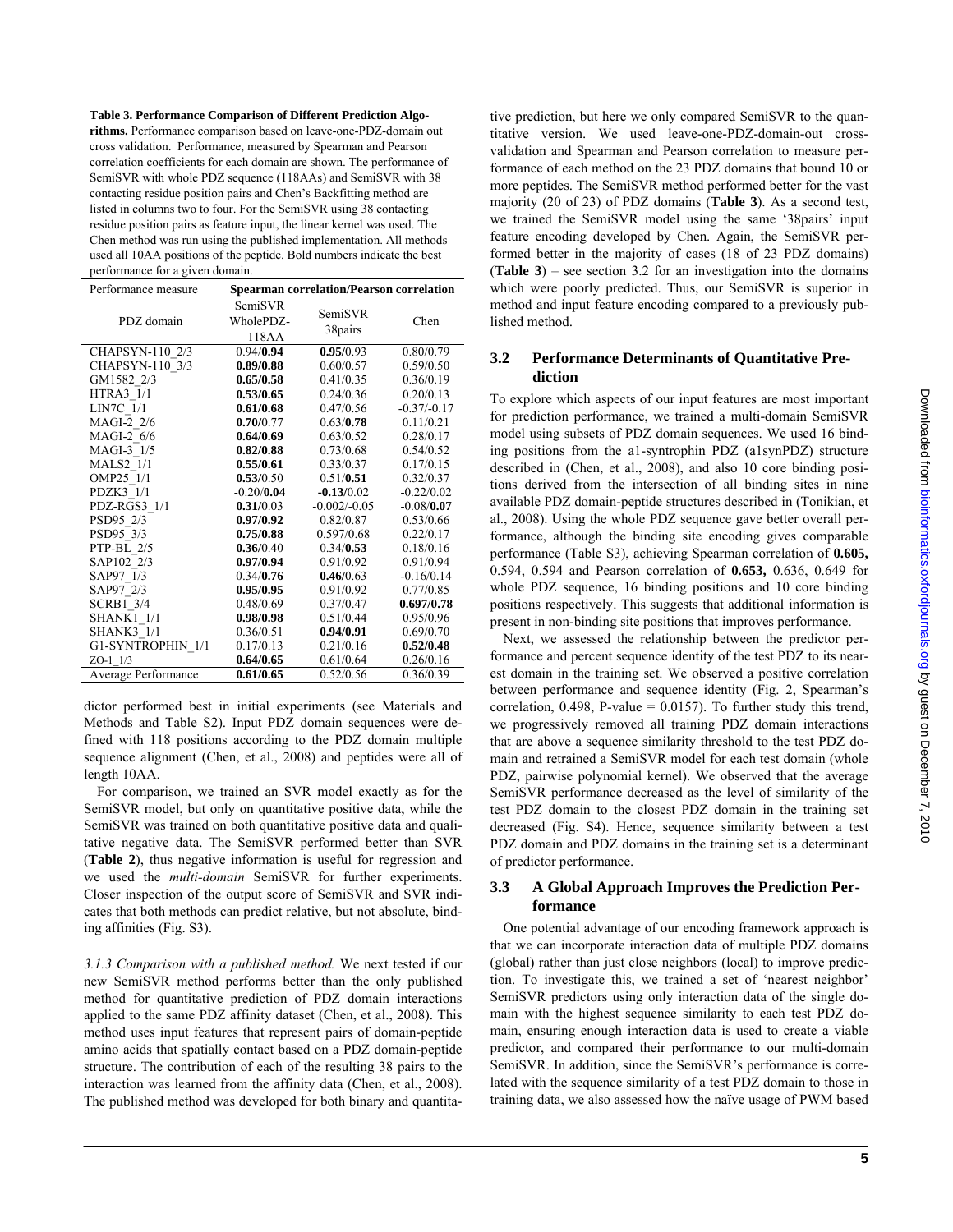|  |  |  | Table 4. Performance of Our SemiSVR Versus Local Information-   |
|--|--|--|-----------------------------------------------------------------|
|  |  |  | based Models Using Different PDZ Domain Similarity Definitions. |

| Performance Measurement                   |                  | Spearman | Pearson |
|-------------------------------------------|------------------|----------|---------|
| <b>SemiSVR</b>                            | 118AA            | 0.605    | 0.653   |
| <b>Nearest Neighbor</b><br><b>SemiSVR</b> | 118AA            | 0.471    | 0.487   |
| Naïve PWM transfer<br>(Identity)          | 118AA            | 0.303    | 0.323   |
|                                           | 16BSs            | 0.305    | 0.319   |
|                                           | 10 <sub>BS</sub> | 0.326    | 0.303   |
| Naïve PWM transfer<br>(Blosum62)          | 118AA            | 0.305    | 0.311   |
|                                           | 16BSs            | 0.296    | 0.274   |
|                                           | 10BS             | 0.354    | 0.286   |

on the peptides of the nearest PDZ neighbor performs for quantitative interaction prediction.

We tested different ways to identify the nearest neighbor using whole PDZ, 16 and 10 position binding sites, and based on amino acid identity and scoring matrix BLOSUM62. Nearest neighbor SemiSVR performed better than the naïve PWM transfer method, presumably because negative interactions help with prediction. However, our multi-domain SemiSVR gave the best performance overall (**Table 4**). Thus, while sequence similarity is an important factor and nearest neighbors are important contributors to performance, our multi-domain SemiSVR uses additional information from across the PDZ domain family to improve performance.

#### **3.4 Validation of the Method Using Blind PDZ Domain-peptide Affinity Measurements**

We next tested the SemiSVR model on newly measured PDZ domain-peptide interactions that were not used for training. The third PDZ domain of the human Scribble protein PDZ was cloned, expressed and purified and binding affinities to 57 peptides from natural human proteins were measured using fluorescence polarization (see Supplementary Materials, and Table S4). Only the third PDZ domain was used because the other three had less than 45% sequence identity to the training set. This resulted in 36 binding peptides, enough for a confident performance assessment. The result shows that our SemiSVR method can accurately predict PDZ domain-peptide interactions (Spearman correlation, 0.74, P-value = 8.85e-7). We found similar results testing our model on interactions involving domains in Fly and Worm data (Table S5).

#### **3.5 Predicting Effect of Peptide Mutations**

As another test of our SemiSVR method, we predicted the change in binding affinity of PDZ domain-peptide interactions resulting from amino-acid changes in the peptide. We used a previously published data set of PDZ-peptide affinities measured with fluorescence polarization (Chen, et al., 2008) in which five single point mutations were introduced into each of three wild type binding peptides (from proteins: Kv1.5, Nav1.5 and KIF1B) that bind the a1syn PDZ domain. The SemiSVR model successfully predicted the relative affinity change (increase or decrease vs. wild-type) for all mutants (i.e. 14/14=100%, one mutated KIF1B ligand had no measurable binding affinity). The correlations between the predicted and actual affinities of the mutated peptides for the SemiSVR are very high (Spearman, 0.921, p-value < 1e-16 and Pearson  $0.922$ , p-value =  $1.414e-07$ ) (Fig. 3). Therefore, our method can correctly predict the direction and relative magnitude of affinity changes in the mutant ligand compared to the wild type.



Fig. 2. **Sequence Similarity of a Test PDZ Domain to a Training Domain is an Important Performance Determinant.** PDZ domain similarity is defined by percent sequence identity and is calculated between each test PDZ domain to its nearest neighbor in the training set composed of 81 other PDZ domains. The prediction performance of the corresponding SemiSVR model is shown as Spearman.

#### **3.6 Binary Classification of PDZ Domain-peptide Interactions**

Next, we assessed the performance of the multi-domain SemiSVR method on the presumably easier binary classification task - to predict whether a PDZ domain will bind a peptide or not. We performed leave-one-PDZ-domain-out cross-validation on the 23 PDZ domains with sufficient  $(>10)$  positive and negative peptides for the SemiSVR model and computed the average area under the Receiver Operating Characteristic curve (ROC AUC). The SemiSVR model was trained as before with all 81 non-test PDZ domains. The average ROC AUC score was 0.88 (Fig. S5A).

To compare this result with that of a previous method for binary prediction published in (Chen, et al., 2008), we used their bootstrap testing approach. 1) PDZ bootstrap: leave 12% out for testing; 2) Peptide bootstrap: leave 8% out for testing; and 3) both PDZ and peptide bootstrap. The SemiSVR performed well in this test (AUC of 0.862±0.016, 0.853±0.021 and 0.848±0.017, respectively, Fig. S5B), which is comparable to the published performance of Chen's model (AUC: 0.91 (0.84~0.96), 0.84 (95% C.I.: 0.76~0.89) and 0.87 (0.67~0.98), respectively.

# **4 DISCUSSION**

Inferring the relative strength of protein-peptide interactions mediated by peptide recognition modules (PRMs) will lead to better understanding of cellular processes. Here, we show that it is possible to predict affinity of PDZ domain-peptide interactions based on primary sequence information. We also show that incorporating both positive and negative interaction data using a novel SemiSVR approach improves prediction. This approach is also successful at predicting which PDZ domain-peptide pairs are likely to interact (binary prediction).

 Based on the experimental data, a threshold of 100 uM separates quantitative "positive" data from qualitative "negative" data.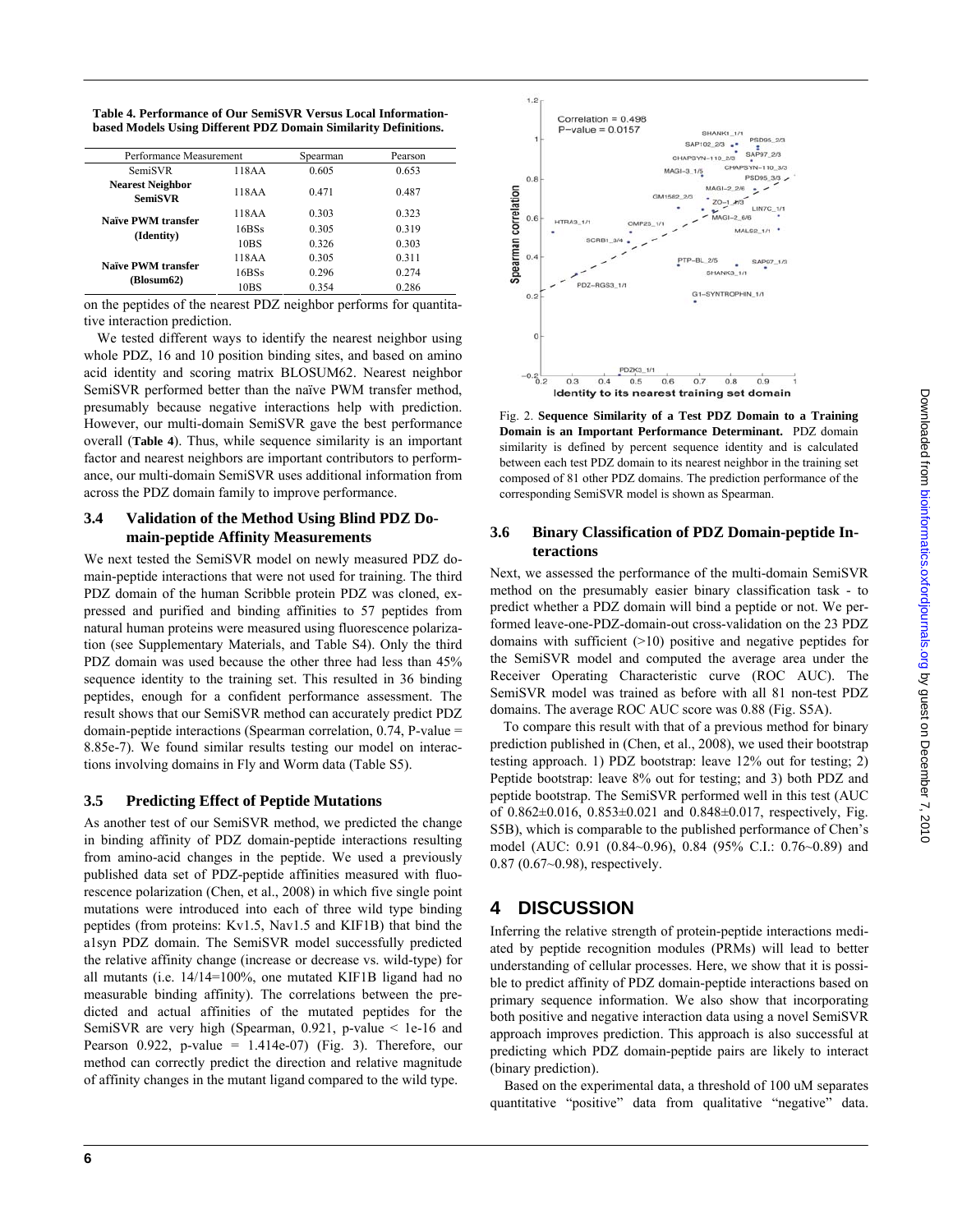

**Fig. 3.** SemiSVR Can Predict Changes in Affinity Resulting from Point Mutations Introduced into Known Binding Peptides of the a1syn PDZ Domain. The three wild-type peptides are denoted by asterisks (\*). Each mutant within a set is labeled by a different shape. Residue mutations are highlighted in red. One KIF1B mutant had no measurable binding, so it was excluded from our analysis. Performance of the SemiSVR on peptide mutation of a1synPDZ is very high (Spearman, 0.921, p-value <1e-16 and Pearson, 0.922, p-value =  $1.414e-07$ ). All affinities are scaled to the range [-1,1] after taking log10.

Changing this threshold to more stringent values (i.e. 20uM and 10uM) did not change our results (Table S6).

 Although our method is mainly based on sequence similarity, it is interesting to analyze how much physicochemical factors contribute to our prediction performance. To investigate this, we assessed how well each of 11 properties from the "11-factor" encoding (Liu, et al., 2006) can be used individually for quantitative prediction of PDZ-peptide interactions using SemiSVR. We found that isoelectric point, hydrophilicity scale, polarity, average accessible surface area, van der Waals parameter epsilon and steric parameter are most important for performance, in decreasing order, suggesting they are the physicochemical factors that mostly modulate the binding strength of PDZ-peptide interactions (Fig. S6).

 Given that physical forces between the domain and the peptide 3D structures determine affinity, and our observation that SemiSVR performance correlates with sequence similarity between PDZ domains in testing and training sets, we postulate that natural PDZ domains with similar sequences have similar 3D structures which determine affinity in similar ways. This is supported by the observation that PDZ specificities are found conserved from worm to human (Tonikian, et al., 2008). It has been shown that it is easy to mutate PDZ domains to bind non-natural ligands, however, we only see a limited set of PDZ domain specificities in nature (Ernst, et al., 2009; Tonikian, et al., 2008). These observations are consistent with a constrained model of PDZ specificity evolution where a set of initial PDZ domain specificities evolved, and that these were then expanded to form a finite number of sub-families, each functionally similar down to the level of affinity determination. This model predicts that each sub-family has a characteristic structure and mode of determining binding affinity with a ligand. Regardless, we find that information useful for prediction is taken from the entire PDZ domain family and this improves prediction performance compared to using a naïve nearest neighbor-based predictor. As our method is trained on interaction data of natural PDZ domains, it may not do well at quantitative interaction prediction involving synthetic PDZ domains that have multiple mutations not found in our training data. We have noticed, in other work, that synthetic mutations may cause large changes in specificity, and presumably affinity (Ernst, et al., 2009; Tonikian, et al., 2008). This may occur by drastically changing the binding mode, for instance by causing the peptide to rotate. We do not notice these types of large specificity changes arising from small sequence differences in natural PDZ domains, possibly because they disrupt normal PDZ function. The reduced predictive ability on synthetic PDZ domains, at least for specificity, has also been recently noticed (Smith and Kortemme, 2010 ). However, we were not able to test this due to lack of sufficient affinity data on synthetic PDZ domains.

We observed that some PDZ domains share identical subsequences in the 10 and 16 binding positions but bind the same peptides with different affinity. For example, both Dvl1 (1/1) and Dvl3 (1/1) share identical subsequences in their 16 binding positions yet bind to peptide Caspr4 with 79.298μM and 30.756 μM KD respectively. Assuming the affinities are measured accurately, this suggests additional sequence positions are modulating the binding strength of PDZ-peptide interactions. This is supported by previous work showing that sets of non-binding positions coupled with a binding site contribute to the binding energy (Lockless and Ranganathan, 1999). It has also been found that mutations in these sites may affect the structure of the binding site and thus alter binding affinity (Lockless and Ranganathan, 1999). Although our best predictor was obtained using the full PDZ sequence, the performance was only somewhat improved on average compared to using either 10 or 16 binding positions. This may be due to the limitation of our sequence-based approach that fails to capture structural features of PDZ domains and their ligands that are important for binding. Additional experimental data about how structural variation in the binding site combined with affinity data would be useful in the future to further address the importance of non-binding site positions on affinity.

 The binding strength of domain-peptide interactions may also be affected by the presence of other partners bound. It will be interesting to examine the potential competition of PDZ binding sites bound by multiple PDZ domains expressed at different concentrations using our method. It will also be important to extend our method in the future to consider cooperativity (Gibson, 2009).

The performance of the SemiSVR depends on sequence similarity of test PDZ domains to those in the training set with sufficient binding peptides. The human Scribble PDZ domain we tested with is fairly close to domains in the training set (94% similar), thus is a good test of our approach. Because of this, we expect our method is immediately applicable to PDZ domains in multiple species that are close to the domains in our training set. We thus used our method to predict relative affinities for a set of reasonably close mouse and human PDZ domains (>60% domain sequence identity) to putative mouse and human PDZ ligands and included it as a convenient starting set (see Table S7, S8), which is useful for prioritizing future experiments.

Our results highlight the need to collect experimental domainpeptide binding data covering PDZ sequence space to improve prediction methods. This means measuring affinities for domains that are less sequence related to those with known peptide affinities. We also need more affinity data from other species to make a more general conclusion about cross-species generality. Our future work will include incorporating more quantitative and qualitative